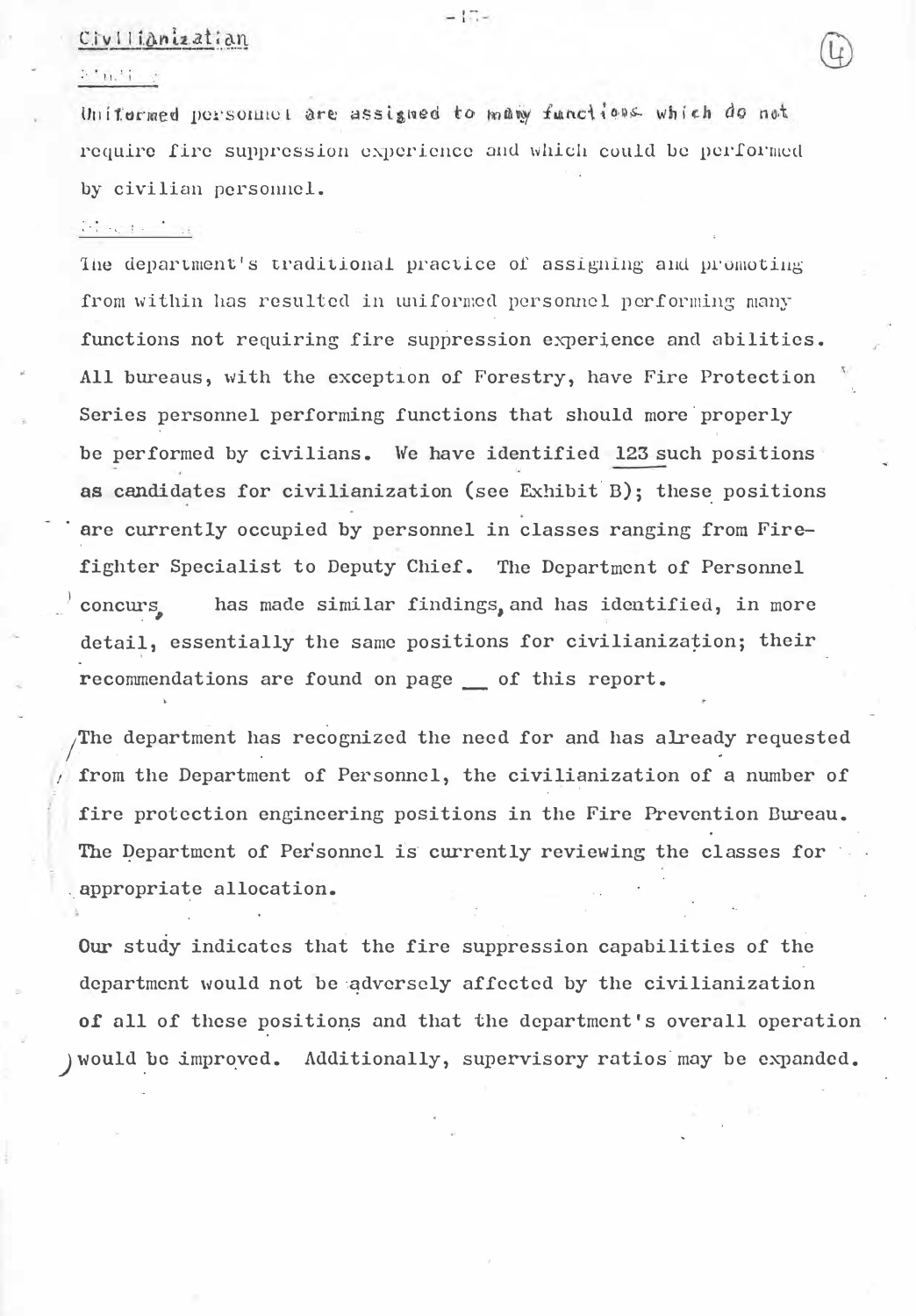Civilianization of the positions listed in Eshibit 3 would reduce the high turnover rate in technical and administrative functions, and introduce job continuity and a higher degree of expertise and functional stability to the affected buredus. As civilians are not under the formal "bid system" available to firelighters, a professional movement through the nositions would be less frequest. (A firefighter may bid into any position for which he qualifies, once he has served a minimum of six months in his present position.) We found that in order to enhance their promotability, many firefighters transfer through as many assignments as possible; many positions considered undesirable by firefighter personnel often require direct assignment. Civilianization will enhance the stability of those positions while reducing current assignment problems. For example: The turnover I' ) rate of the Los Angeles Dispatch Center has been 75 percent during the past one and one-half years (since January 1978) • The dispatch position is a bid position, requiring a one-year assignment. It takes one year on-the-job training to become a proficient dispatcher. Civilianization of these positions would bring stability.to the function and release firefighter personnel to perform and train in their primary mission. Because this assignment is negatively viewed  $\overline{\phantom{a}}$ by field personnel and because it takes firefighters out of the mainstream of the department, both Captains and firefighters do not readily bid for vacant dispatcher positions.' Consequently, firefighters frequently are detailed into dispatcher positions and are frozen in when attempting to bid out.

)

 $-1/1-$ 

'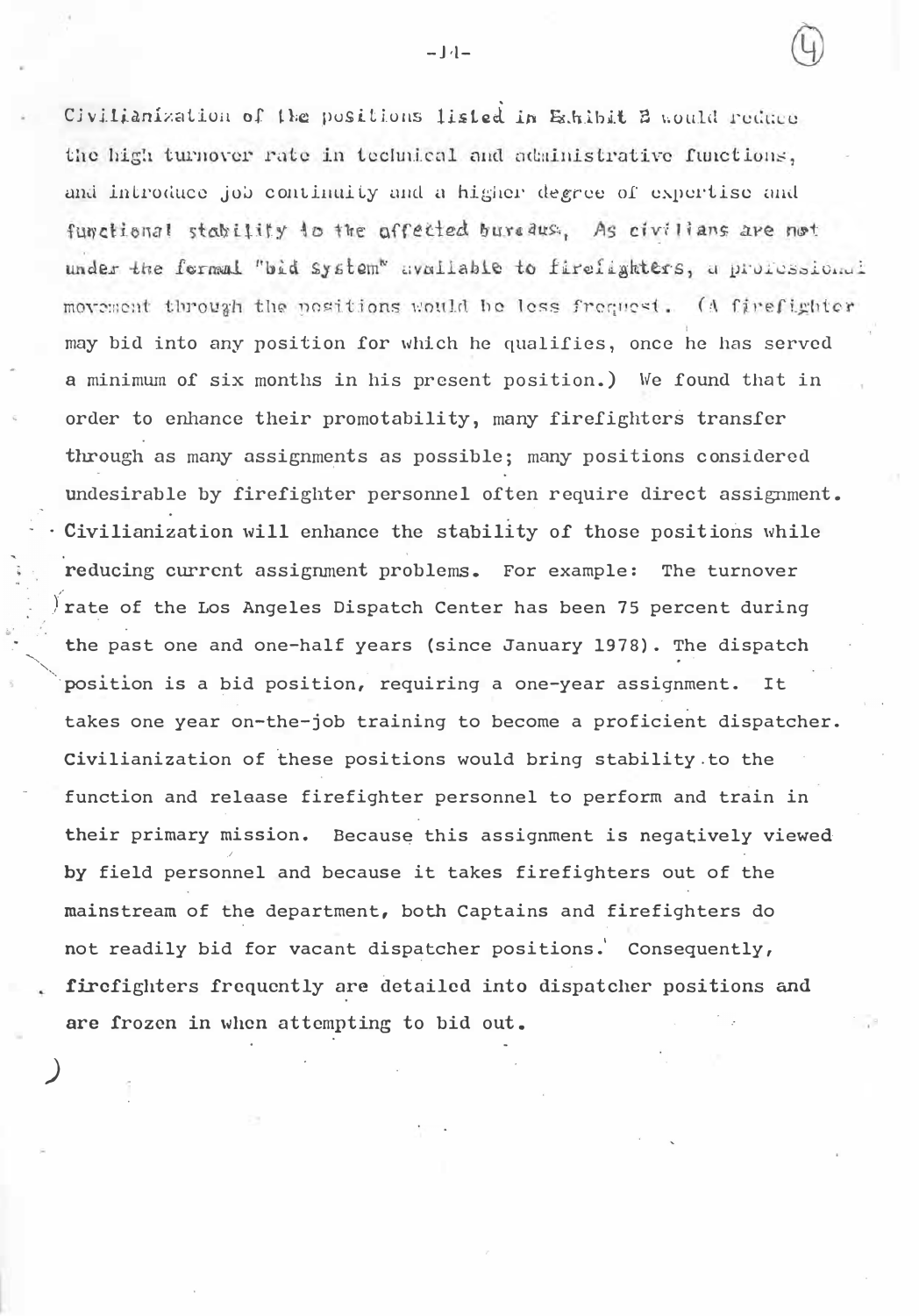civilianization will allow the department to recruit individuals with expertise specifically related to the functions involved. For example, instead of limiting recruitment for the head of the Administrative service: Bureau to a uniformed candidate, the department gan such an individual with expertise in the full range of County administration and management; this holds true for every office within the bureau. Again, the performance and assignment stability of each office would be improved by enlarging the recruitment base beyond firefighting ability.

The removal of uniformed fire suppression personnel from civilian-type jobs will benefit the department by allowing those personnel to remain active in fire suppression and, in that way, keep or improve their firefighting skills.

) Finally, civilianization will be cost effective. We expect the /.· conversion of uniformed positions to civilians will reduce both salary and service and supply costs to the department and safety �etirement costs to the County. Estimated annual salary savings of approximately \$800,000 could result from civilianization of all 123 positions; these savings could be used to fund other programs at the fire camps and Forester nurseries which are currently undermanned.

 $\cdot$   $\cdot$ 

'

)

The proposed civilianization will be a long and complex process, and more intensive studies may show that a few positions on the proposed list do require some expertise in fire science, e.g., petro-I ' chemical inspectors. · A' long range plan for civilianization should be developed with phased implementation: 1) those changes that can

I

 $-1.5$ 

 $\bigoplus$